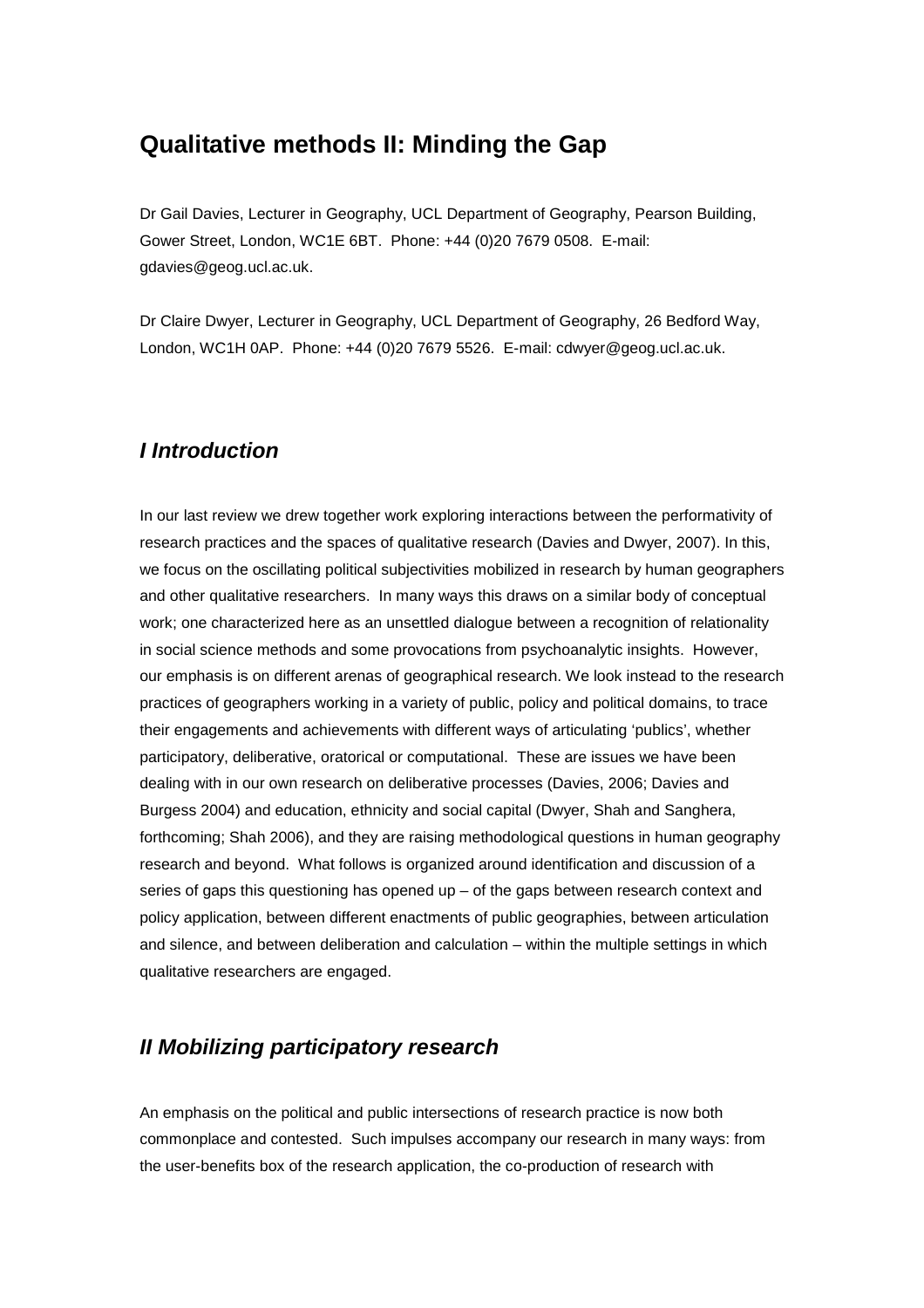consultancies, to proliferating strands of public engagement and dissemination. Yet with this emphasis come many questions. These are especially pertinent to qualitative researchers, with their attention to the 'politics of talk' (Irwin, 2006) within research settings and engagement with varied 'technologies of elicitation' (Lezaun and Soneryd, 2007) such as citizen juries, in-depth groups and different forms of participatory action research (Pain, 2003; 2004), which underpin action outside of research contexts.

For a start, qualitative research is increasingly expected to be mobile. Symptomatic metaphors like knowledge transfer, translational research or transdisciplinarity suggest the value of research comes from its ability to move from the contexts of production to those of application and collaboration, from university to policy; in the social sciences as much as in the natural sciences (see for example Demeritt, 2005). Yet this mobility is challenged in recent geographical reflections on participatory practice. In the process of moving outputs from research contexts to policy arenas, many researchers suggest a process of 'emptying out', as policies based on detailed case-study research are drafted according to dominant thematics and agendas rather than local specificities, content that is politically contentious is withdrawn or rewritten, or reports wilfully ignored or shelved (Bell, 2007: 549; see also Burgess, 1990; 2005).

Within participatory work in a post-structuralist and feminist vein (Cameron and Gibson, 2005), the idea of accurate representations - of issues, publics or politics - moving unchanged from one sphere to another is replaced with attention to the mobility of research participants themselves. In this conceptualization, translation is replaced with dialogue; elicitation of public views with deliberation amongst them; and social transformation emerges from acknowledgement of the fluidity and multiplicity of subject positions (Cahill, 2004; 2007). The fundamental moral imperative is still on mobility. In this, being articulate is about 'learning to be affected' (Latour, 2004: 210), being moved and touched by other entities; to deliberate is to allow yourself to be moved (Callon and Rabeharisoa, 2004). In participatory processes, deliberation seeks to displace participants and turn them into mobile entities, moved from previous trajectories through interventions, which include cognitive and affective engagements with other actors (Soneryd, 2007). Evaluation of deliberative processes is increasingly replacing assessments about accuracy with those of articulation (Davies, 2006) or active citizenship (Mohan, 2007). Successful processes are judged on the creation of "new articulations of the issues under deliberation, and the degree of mobility they generate – not only in those who are consulted, but also in those who consult" (Lezaun and Soneryd, 2007: 295). Yet the experience and evaluation of such exercises is as often about gaps, breaches and disruptions; not all are moved and not all articulations are quite what they seem.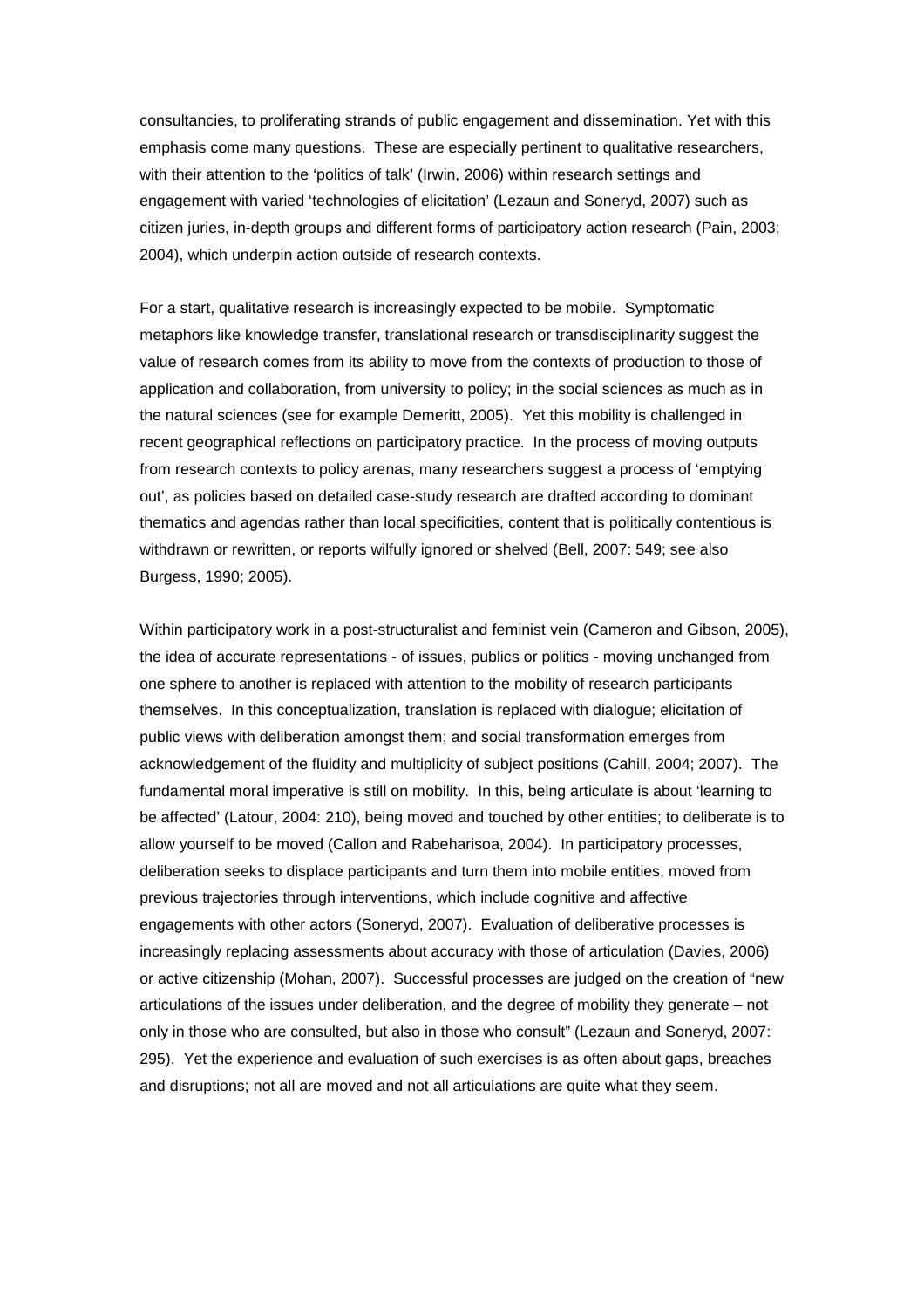#### *III The (dis)articulation of publics*

Reflection on these gaps is critical. As Callon and Rabeharisoa claim, there may a "price to pay [...] to create and impose strongly articulated public spaces" (Callon and Rabeharisoa, 2004: 24). They insist we engage with those who refused to be moved, who will not speak in these public spaces, suggesting not only is silence a constructive political intervention, it may actually turn out to be at the centre of politics, and demands to be taken seriously. They develop this discussion through their encounter, as researchers, with their potential research subject, Gino, as he greets their invitation to contribute his experience of muscular dystrophy to their ethnographic study of genetic medicine with silence. Callon and Rabeharisoa understand this silence as a confrontation between two sets of demands. There are the demands of the public sphere – for visibility, articulation and argument – and those of the private – whose reasons remain opaque - but are prompted and interpreted by the researchers. As they reflect, "seen from the point of view of the person who is summoned to speak on his or her own behalf, the position in the public arena produces the by-product of a split between opinions that can be expressed and intimate convictions" (Callon and Rabeharisoa, 2004: 21). This begins to challenge assumptions about what constitutes political engagement within modern biomedicine, and others have responded to this call (Rose and Novas, 2005; Greenhough, 2006; Harding, 2006). It also presents a pertinent challenge to participatory qualitative research. In what ways do the processes we stage oblige actors to perform particular manifestations of the public sphere and how do we make sense of silence in the context of qualitative research?

One response from qualitative researchers interested in participatory processes is ethnographic attention to these moments of silence, and the dislocations between action and words they characterize. This is something addressed theoretically by Harrison who argues for attention to "that which is 'revealed' by and through languages' falling short" (2007: 591). These punctuations also feature in empirical reflections of participatory and qualitative research. In their account of the Swedish "Transparency Forum" (TF) on the risks of mobile phones, Lezaun and Soneryd (2007) pay careful attention to the enactment of discussions between members of ElectroSensitive (a group who associate their illnesses with exposure to electromagnetic waves) and representatives of regulatory authorities and mobile phone companies. They argue it is not so much the discussions that reveal shifting political sensitivities, as the actions of some responding to the prehensions of others (Soneryd, 2007). As they explain,

"The same actors who denied the phenomenon of electrosensitivity actually existed *acted* as if it did. The first TF seminar was held in a place chosen for the benefit of the most severe electro-sensitives. The first thing participants did upon entering the meeting was turn off their mobile phones, wrap them up in aluminium foil, and put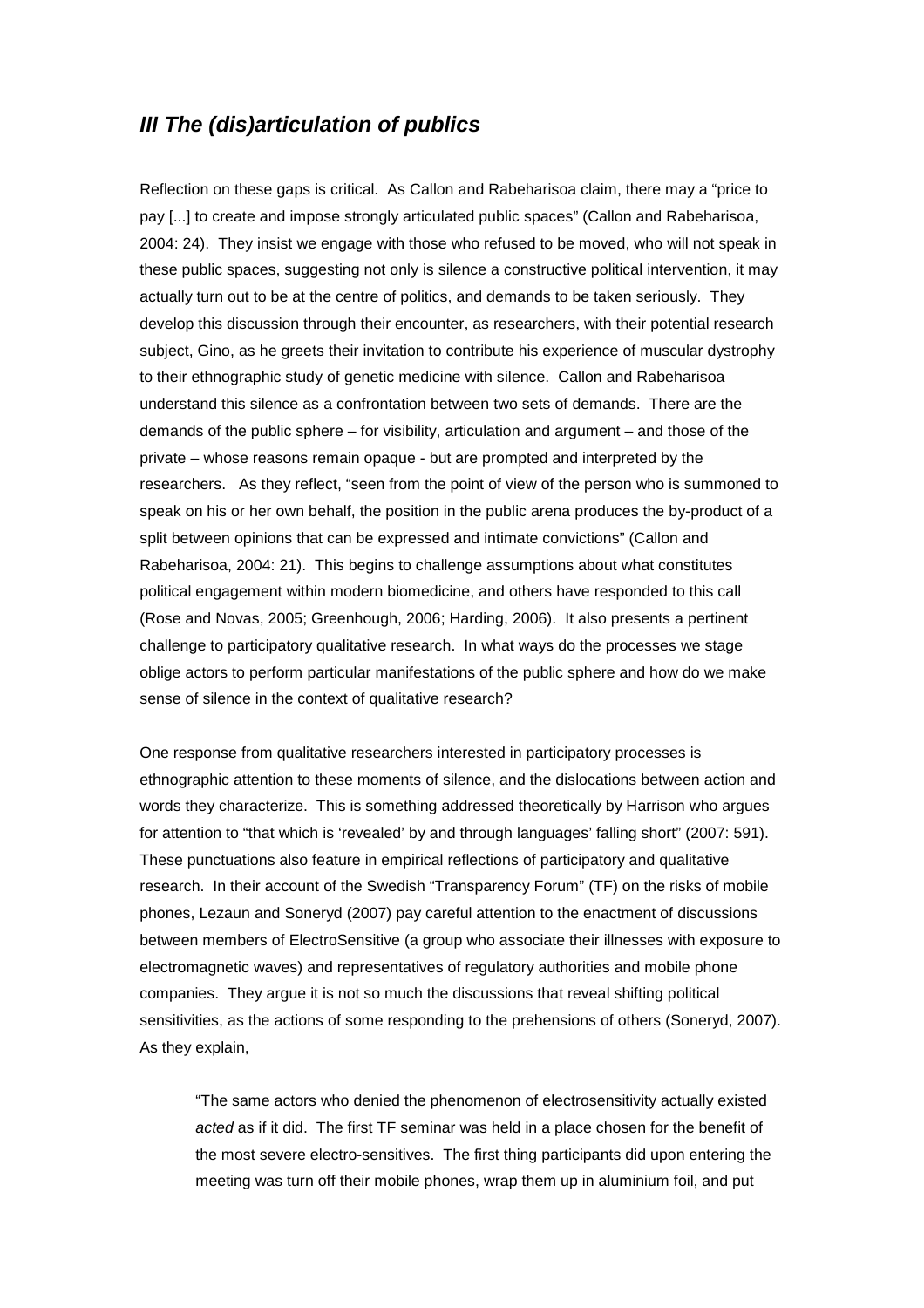them in a box outside the building. They had to do the same with their electronic car keys (after they had moved their cars further away from the building if they were parked too close)" (2007: 287 original emphasis).

Whilst some participants complained of being too compliant to these requests they nevertheless "acted respectfully towards the demands of other participants. In this sense, the TF meetings caused some movement in the actors' previously defined positions, at least temporarily" (Lezaun and Soneryd, 2007: 288). Thus both silence and action indicate other ways of being moved, which may not be reducible to discursive interventions, but which are politically relevant. These can often be revealed through ethnographic accounts, though there are dangers in seeking to restate the primacy of action as a guide to an authentic 'voice'. Actions too can be ambiguous and incommensurable, as Komulainen (2007) suggests in her work with children (see also Holt, 2004).

Further questions thus arise about how to evaluate and act on such processes of public engagement. Perspectives vary for different constituencies. For organizers and consultants processes are judged according to the fit between processes of elicitation and theoretical models of what communication and citizenship should look like, whereas for the consulted, consultation always entails action, generating movement and surprises, as well as ambiguities, ironies and refusals (Lezaun and Soneryd, 2007). Furthermore, these disruptions, those who refuse to speak, or whose words and actions reveal different mobilizations, force us to consider again the centrality of incommensurability in the constitution of political collectivities. As Palladino and Moreira put it, it is the figure of Gino who, "raises questions, but does not answer them, and as such, keeps the calculating machine [of politics] in self-transforming motion" (2006, 13).

## *IV Articulating public geographies*

Some of these tensions also emerge in debates around the idea of 'public geographies' (Ward, 2006) and commentaries on the rise of 'new public intellectuals' (Castree, 2006; Oslender, 2007). One distinction here is between constructions of geography as 'relevant' (Staeheli and Mitchell, 2005), often aligned with policy imperatives or the drive for disciplinary status, and the notion of public geographies, which are critical or political but also reflexive engagements. Parallels are drawn with the work of Burawoy (2005) on public sociology who describes "bringing sociology into a conversation with publics, understood as people who are themselves involved in conversation" (cited in Ward, 2006: 499). This emphasis on dialogue is again significant for reflecting on methodology, for these conversations are complexly situated, between actors who are inherently multiple and differently positioned in relation to defining and accessing the public sphere.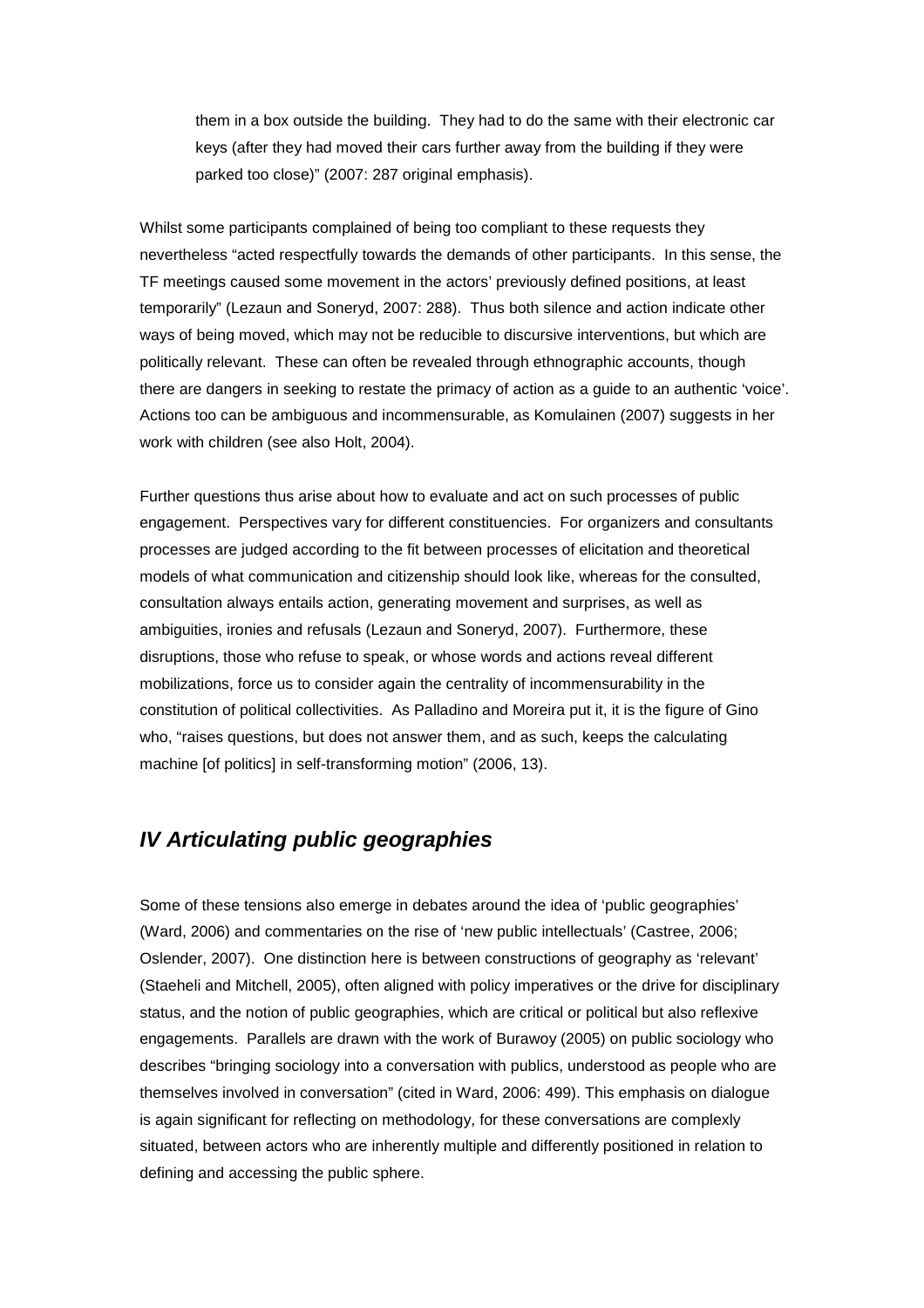Public geographies have thus been variously defined as: the production of accessible academic work for broader 'non-academic' audiences; the co-construction of knowledge with non-academics; and the legitimation of non-academic or public geographical knowledges (Birmingham Public Geographies Working Group, 2007). The 'publics' (variously constituted as international, national, local, hegemonic or counter-hegemonic) and the methods of public geographies remain contested. Some geographers have worked with activists exploring 'autonomous geographies' (Pickerill and Chatterton, 2006) or 'guerilla geographies'. Others have emphasized better writing for wider publics (K. Mitchell, 2006) or argued that 'radical, progressive *research* in the academy' should not be abandoned since the 'force of abstraction' (D. Mitchell, 2004: 26, original emphasis) is what enables critical insight. For Fuller and Askins (2007) the 'discomforting rise' of 'public geographies' requires recognition that 'publics', while multiple and in flux, are also created, and that academic geographers need to think about 'the different publics we inhabit' (13). There is disquiet too about assuming a too distant 'us' and 'them' – an 'other' created by 'us'.

The productivity, but also the tensions, around public geographies are encapsulated by Žižek's suggestion that public intellectuals "uncover 'unknown knowns', that is, 'the disavowed beliefs, suppositions and obscene practices we pretend not to know about, even though they form the background of our public values'" (cited in Castree, 2006: 402). This is to presuppose a strongly articulate and reflexive actor, someone able to move and be moved, to engage unspoken practices and public values. Yet, writing about social anthropologists as public intellectuals, Marilyn Strathern (2006) warns of the challenges involved in mobilizing intellectual identities and expertise across different interpretative spaces. In analysing the use of anthropologists as 'experts' in Australian indigenous land claims, she argues they must become stronger public critics –upholding robust disciplinary traditions of disagreement – to open up public debates about the legal process in which they are also enrolled. Tensions remain both in constituting publics and in negotiating difficult and ambivalent identities as activitists, intellectuals and critics.

#### *V Calculation, computation and its discontents*

In closing, we identify one final arena in which experimentation is generating new dialogues between qualitative researchers and technologies of quantification and computation. As suggested all forms of public participation are specifically located interventions, involving different kinds of technological and political innovations. The search for ways to engage policy-makers through these technologies are raising further debates about how qualitative research can be scaled up (Valentine, 2006); articulated with quantitative research through techniques such as Q methodologies (Eden et al, 2005; Ellis et al, 2007) or analytic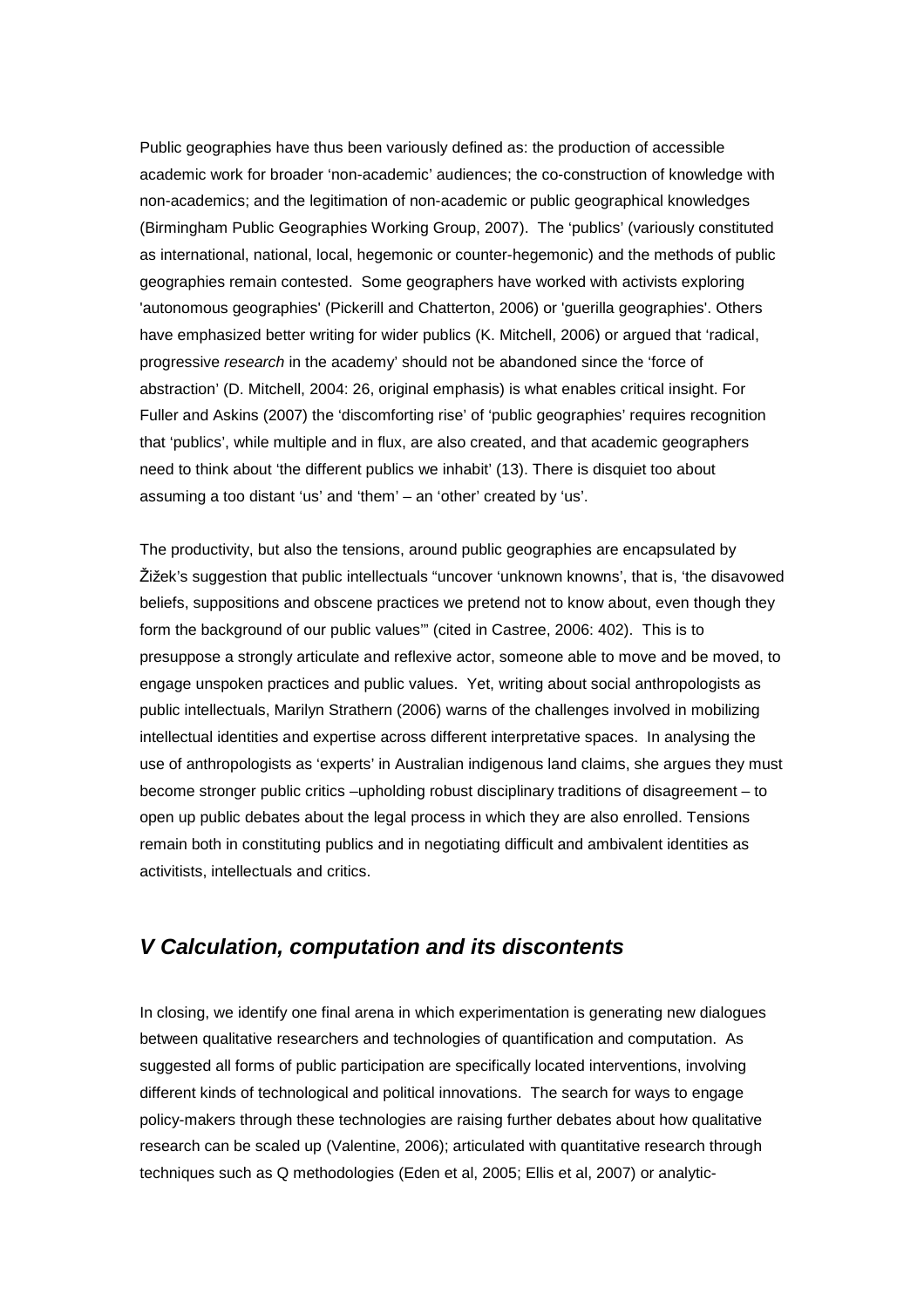deliberative processes (Burgess et al, 2007; Chilvers, 2007); and drawn into different spatializations through the computational opportunities of GIS.

In particular, there has been a recent rise in methodological reflection on the practice of 'critical GIS'. This includes issues such as privacy, access and ethics; critical analysis of the "social and institutional drivers of GIS" (O'Sullivan, 2006: 788); and public participation GIS (PPGIS). PPGIS includes both broad attempts to incorporate greater public involvement in policy-making at a range of spatial scales, and, more critically, enabling GIS initiatives with groups of grassroots activists and community organizations. PPGIS has undoubtedly opened up questions about the extent to which qualitative, non-numerical, data can be meaningfully incorporated into GIS technologies (Kwan and Knigge, 2006: Knigge and Cope, 2006: Pavlovskaya, 2006). Yet, whilst Dennis (2006) suggests there are few technical barriers to linking GIS objects (point, lines and polygons) to qualitative appraisals, there remain issues about how to deal with the richly contextual nature of qualitative data.

There are also persistent questions around how 'the public' and its geography are constituted through PPGIS. Whilst PPGIS may hold the promise of 'empowerment', not only can engagements play into or reproduce existing power relations, but additionally the "very benefits, such as improved visualization or data accuracy, can induce further injustice" (Sieber, 2006: 495). Writing about her involvement in a PPGIS project with community organizations in the Humbolt Park neighbourhood in Chicago, Elwood reflects: "a central tenet of PPGIS is its commitment to incorporating local knowledge and representing multiple perspectives, but the ambiguities of the everyday practices that negotiate knowledge production in PPGIS illustrate the challenges of doing so" (2006: 206). She agues it is through the 'grounded practices' of PPGIS research that 'contradictory moments' may open up insight into processes of inclusion and exclusion.

This links to a set of broader reflections, not only to on-going debates about the connections between quantitative and qualitative methodologies (Bryman, 2006; 2007), but also the relationship between calculation, articulation and the spaces of politics (Barnett, 2004; Davies, 2006; Hinchlifffe et al, 2007). Processes of calculation are central to the sets of technical practices, forms of knowledge and institutions that constitute contemporary politics, but their impacts are under-determined (Barry, 2002). As our understanding of both the self and our political collectivities is increasingly articulated around calculative processes – whether genetic, technological or spatial – these become of critical interest to qualitative geographers. To return to Palladino and Moreira: "every practice of calculation multiples the very obscurities that calculation would seek to remove" (2006: 12). It is methodological experimentation and reflexive attention to the consequences of these interventions that allow us to engage critically with the political possibilities offered by this articulation between technologies, publics and participatory practice.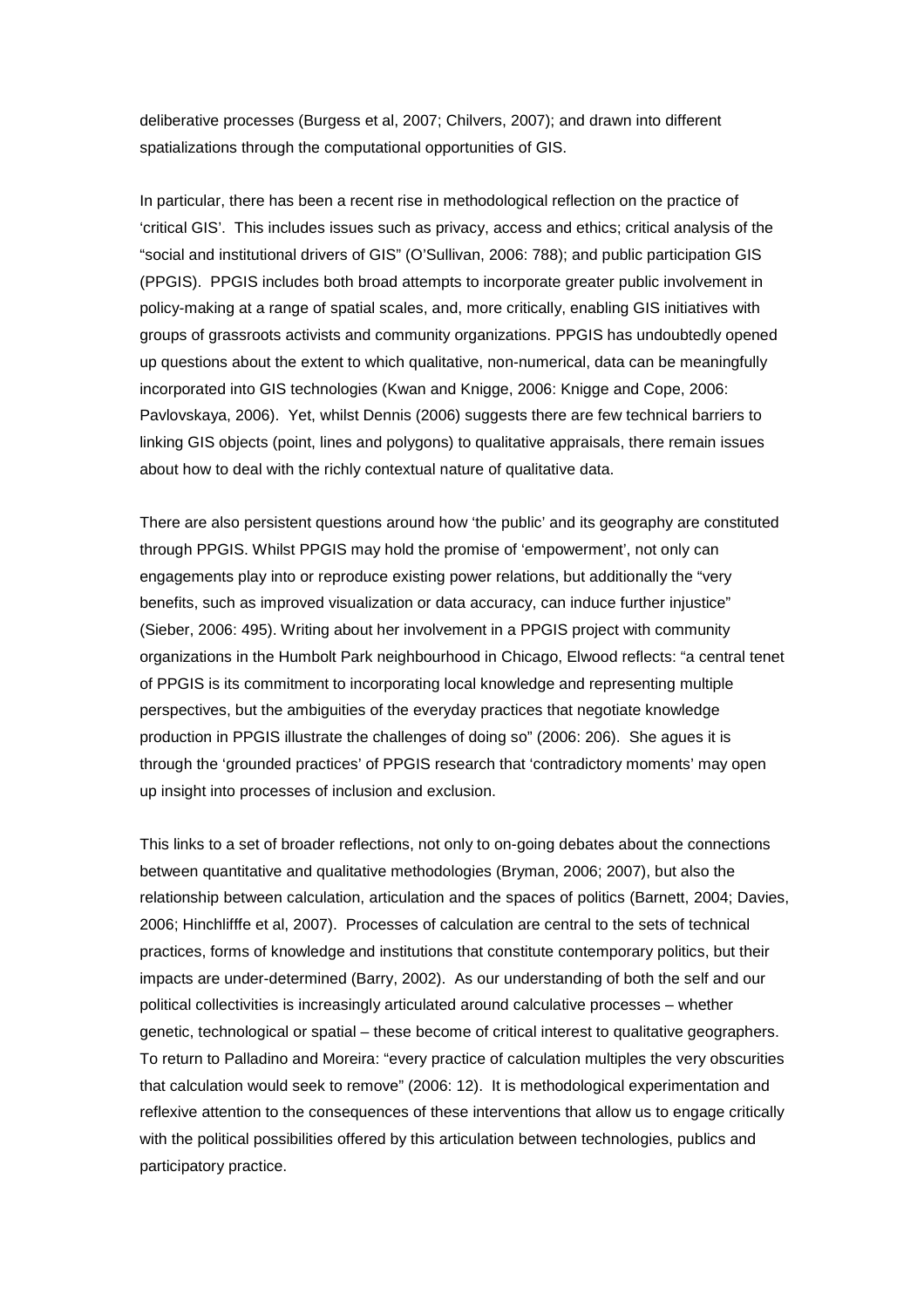### *VI Conclusions*

So what follows from drawing attention to the importance of these gaps identified in and enacted through participatory research practice? Firstly, perhaps, there is a challenge to those who seek to respond to the demands of policy-makers for more rigour in qualitative research through attention to particular versions of transparency, ethics and accountability. These gaps suggest transparency is inevitably going to be partial, and the more ethically you act in one framework the less ethical you may be in another. Too much ethical regulation may actually impose barriers that close certain topics or populations to research (Dale, 2006). All processes of public and political engagement are both contingent and complexly enmeshed in a range of social and political contexts. They are best considered not as ends, but as provocations to reviewing and developing the methodologies through which we understand and constitute political collectivities. Secondly, this then demands increasing sophistication in conceptualizing the links between spaces of public engagement and the spaces and relations of everyday life, to trace how political subjectivities may be further transformed or sustained as they move across space (Kesby, 2005), and to chart the timespaces through which personal and political trajectories may unfold over time (Panelli, 2007). Thirdly, there is the demand to consider carefully what is not captured by these mobilizing impulses and that which resists it. As Callard argues, it is important to recognize that "not everything can shift under the weight of discursive interventions" (Callard, 2003: 304), and moreover, that our own disciplinary cultures can "make it difficult to countenance the lack of a capacity to act, or the presence of severe obstacles to a subject's agency" (*ibid:* 306). It is in these resistances and silences that we might find new critical voices.

#### *References*

- Barnett, C. 2004: Deconstructing radical democracy: articulation, representation and beingwith-others. *Political Geography* 23, 503- 28.
- Barry, A. 2002: The anti-political economy. *Economy and Society* 31, 268-284.
- Bell, D. 2007: Fade to grey: some reflections on policy and mundanity. *Environment and Planning A* 39, 541-554.

Birmingham Public Geographies Working Group, 2007: (http://ww.gees.bham.ac.uk/research/pgwg/index.htm, last accessed 12/7/07).

Bryman, A. 2006: Integrating quantitative and qualitative research: how is it done? *Qualitative Research* 6, 97-113.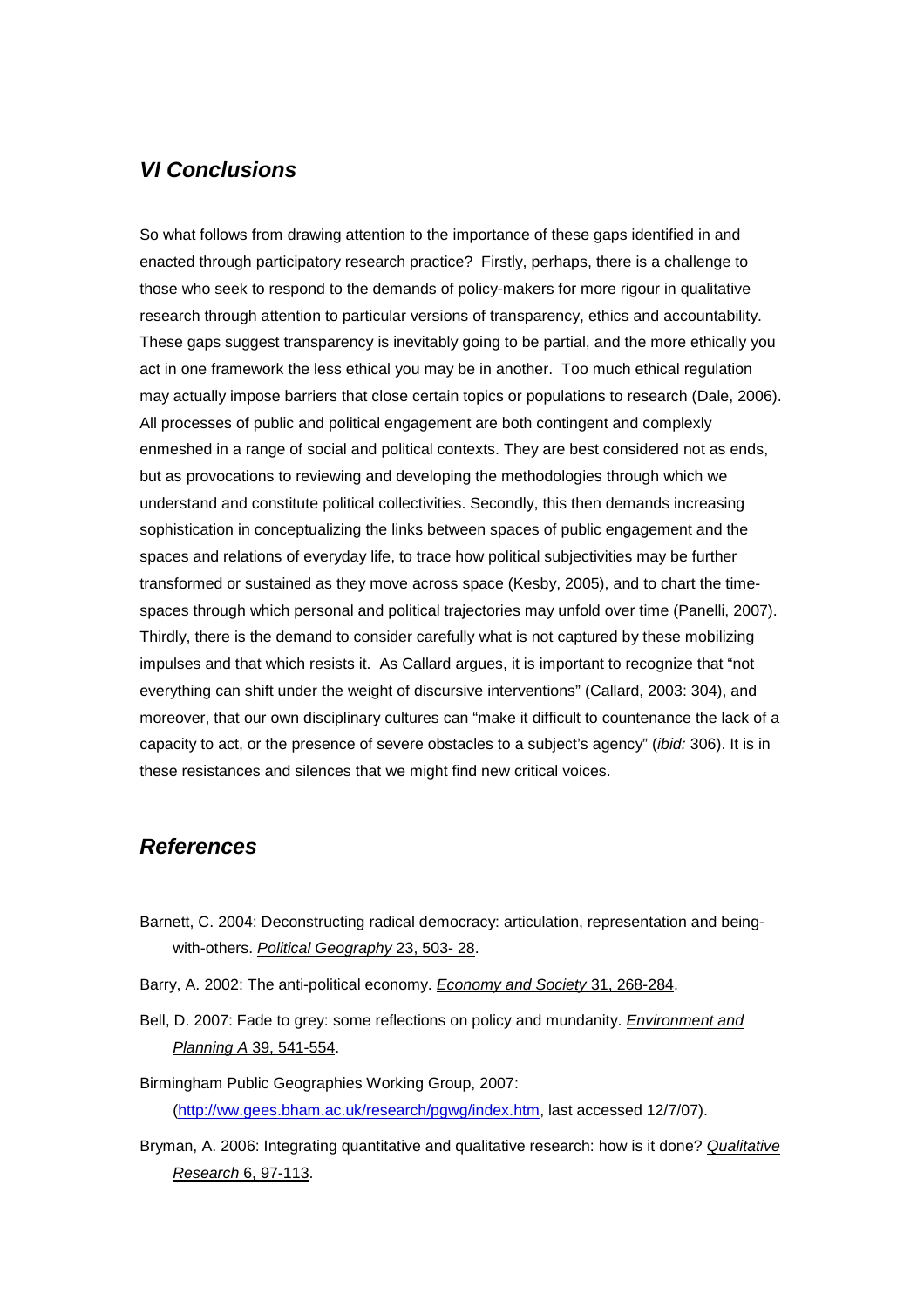- Bryman, A. 2007: Barriers to Integrating Quantitative and Qualitative Research. *Journal of Mixed Methods Research* 1, 8-22.
- Burgess, J. 2005: Follow the argument where it leads: some personal reflections on 'policyrelevant' research. *Transactions of the Institute of British Geographers* 30, 273-281.
- Burgess, J., Harrison, C. and Goldsmith, B. 1990: Pale shadows for policy: the role of qualitative research in environmental planning. In Burgess, R., editor, *Studies in Qualitative Methodology*, London: JAI Press, 141-168.
- Burgess, J., Stirling, A., Clark, J., Davies, G., Eames, M., Staley, K., and Williamson, S. 2007: Deliberative mapping: a novel analytic-deliberative methodology to support contested science-policy decisions. *Public Understanding of Science* 16, 299-322.
- Cahill, C. 2004: Defying gravity? raising consciousness through collective research. *Children's Geographies* 2, 273-286.
- Cahill, C. 2007: The Personal is Political: Developing new subjectivities through participatory action research. *Gender, Place and Culture* 14, 267-292.
- Callard, F.2003: The taming of psychoanalysis in geography. *Social and Cultural Geography*, 4, 295-312.
- Callon, M. and Rabeharisoa, V. 2004: Gino's lesson on humanity: genetics, mutual entanglements and the sociologist's role. *Economy and Society* 33, 1-27.
- Cameron, J. and Gibson, K. 2005: Participatory action research in a poststructuralist vein. *Geoforum* 36, 315-331.
- Castree, N. 2006: Geography's New Public Intellectuals? *Antipode* 38, 396-412.
- Chilvers, J. 2007: Towards Analytic-deliberative Forms of Risk Governance in the UK? Reflecting on Learning in Radioactive Waste. *Journal of Risk Research* 10, 197-222.
- Dale, A., Editorial: Quality in Social Research. *International Journal of Social Research Methodology* 9, 79-82.
- Davies, G. and Burgess, J. 2004: Challenging the 'view from nowhere': citizen reflections on specialist expertise in a deliberative process. *Health and Place* 10, 349-361.
- Davies, G. 2006: Mapping Deliberation: calculation, articulation and intervention in the politics of organ transplantation. *Economy and Society* 35, 232-258.
- Davies, G. and Dwyer, C. 2007: Qualitative methods: are you enchanted or are you alienated? *Progress in Human Geography* 31, 257-266.
- Demeritt, D. 2005: The promises of collaborative research. *Environment and Planning A* 37, 2075-2082.
- Dennis, S. F. 2006: Prospects for qualitative GIS at the intersection of youth development and participatory urban planning. *Environment and Planning A* 38, 2039-2054.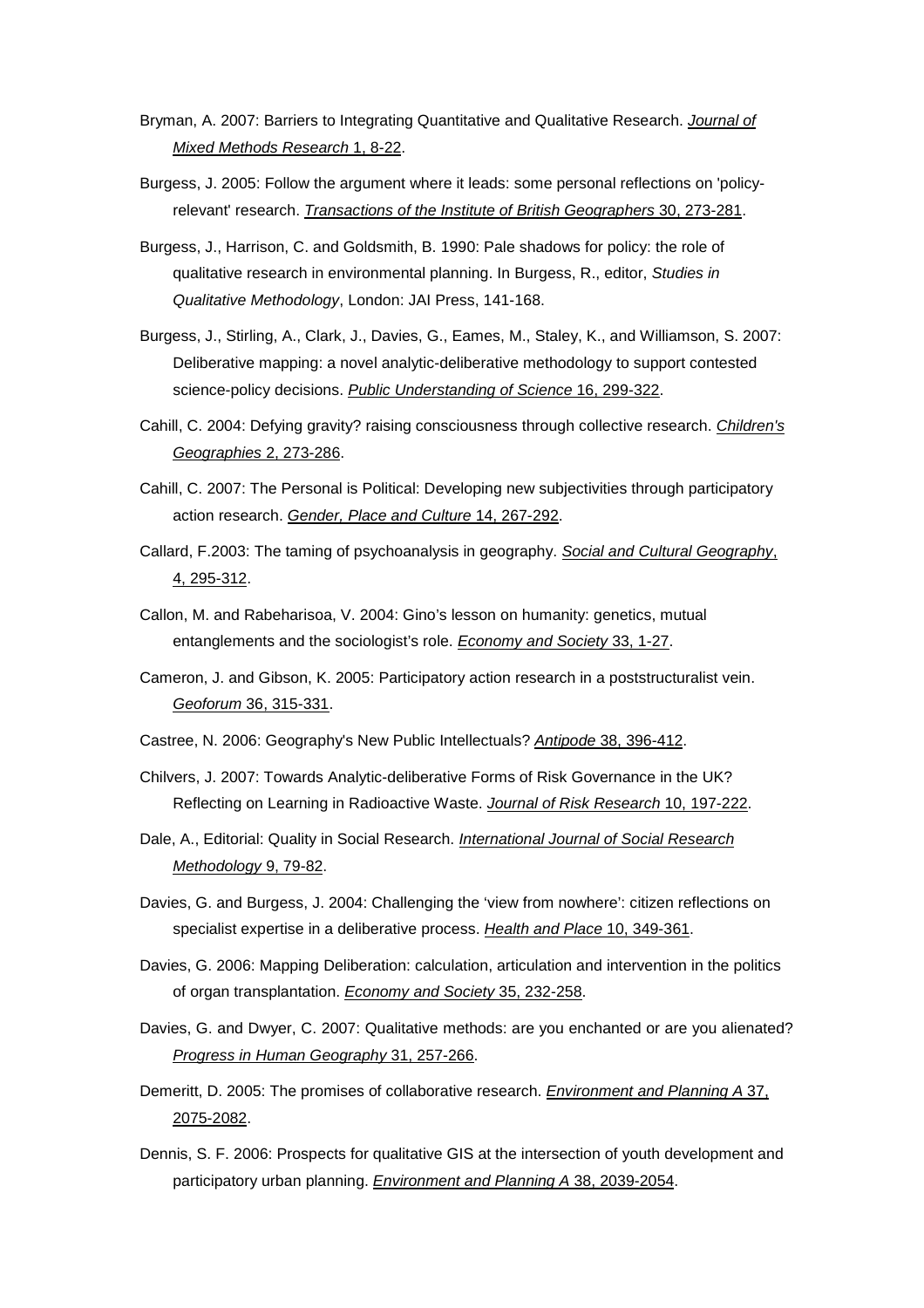- Dwyer, C., Shah, B. and Sanghera, G. Forthcoming: From cricket lover to terror suspect challenging representations of young British Muslim men. *Gender, Place and Culture*.
- Eden, S., Donaldson, A. and Walker, G. 2005: Structuring subjectivities? Using Q methodology in human geography. *Area* 37, 413-422.
- Elwood, S. 2006: Negotiating knowledge production: The everyday inclusions, exclusions, and contradictions of participatory GIS research. *The Professional Geographer* 58, 197- 208.
- Ellis, G., Barry, J. and Robinson, C. 2007: Many ways to say 'no', different ways to say 'yes': Applying Q-Methodology to understand public acceptance of wind farm proposals. *Journal of Environmental Planning and Management* 50, 517-551.
- Fuller, D. and Askins, K. forthcoming: The discomforting rise of 'public geographies' a 'public' conversation (or is it a 'play')? *Antipode*.
- Greenhough, B. 2006: Tales of an island-laboratory: defining the field in geography and science studies. *Transactions of the Institute of British Geographers* 31, 224-237.
- Harding, J. 2006: Questioning the Subject in Biographical Interviewing. *Sociological Research Online* http://www.socresonline.org.uk/11/3/harding.html <accessed 06/08/07>.
- Harrison, P. 2007, 'How shall I say it ...?' Relating the nonrelational. *Environment and Planning A* 39, 590-608.
- Hinchliffe, S., Kearnes, M., Degen, M. and Whatmore, S. 2007: Ecologies and economies of action—sustainability, calculations, and other things. *Environment and Planning A* 39, 260-282.
- Holt, L. 2004: The 'voices' of children: de-centring empowering research relations. *Children's Geographies* 2, 13-27.
- Irwin, A. 2006: The Politics of Talk: Coming to Terms with the 'New' Scientific Governance. *Social Studies of Science* 36, 299-320.
- Kesby, M. 2005: Retheorising empowerment-through-participation as a performance in space: beyond tyranny to transformation. *Signs* 30, 2037–2065.
- Knigge, L. and Cope, M. 2006: Grounded visualization: integrating the analysis of qualitative and quantitative data through grounded theory and visualization. *Environment and Planning A* 38, 2021-2037.
- Komulainen, S. 2007: The Ambiguity of the Child's 'Voice' in Social Research. *Childhood* 14, 11-28.
- Kwan, M-P. and Knigge L. 2006: Doing qualitative research using GIS: an oxymoronic endeavor? *Environment and Planning A* 38, 1999-2002.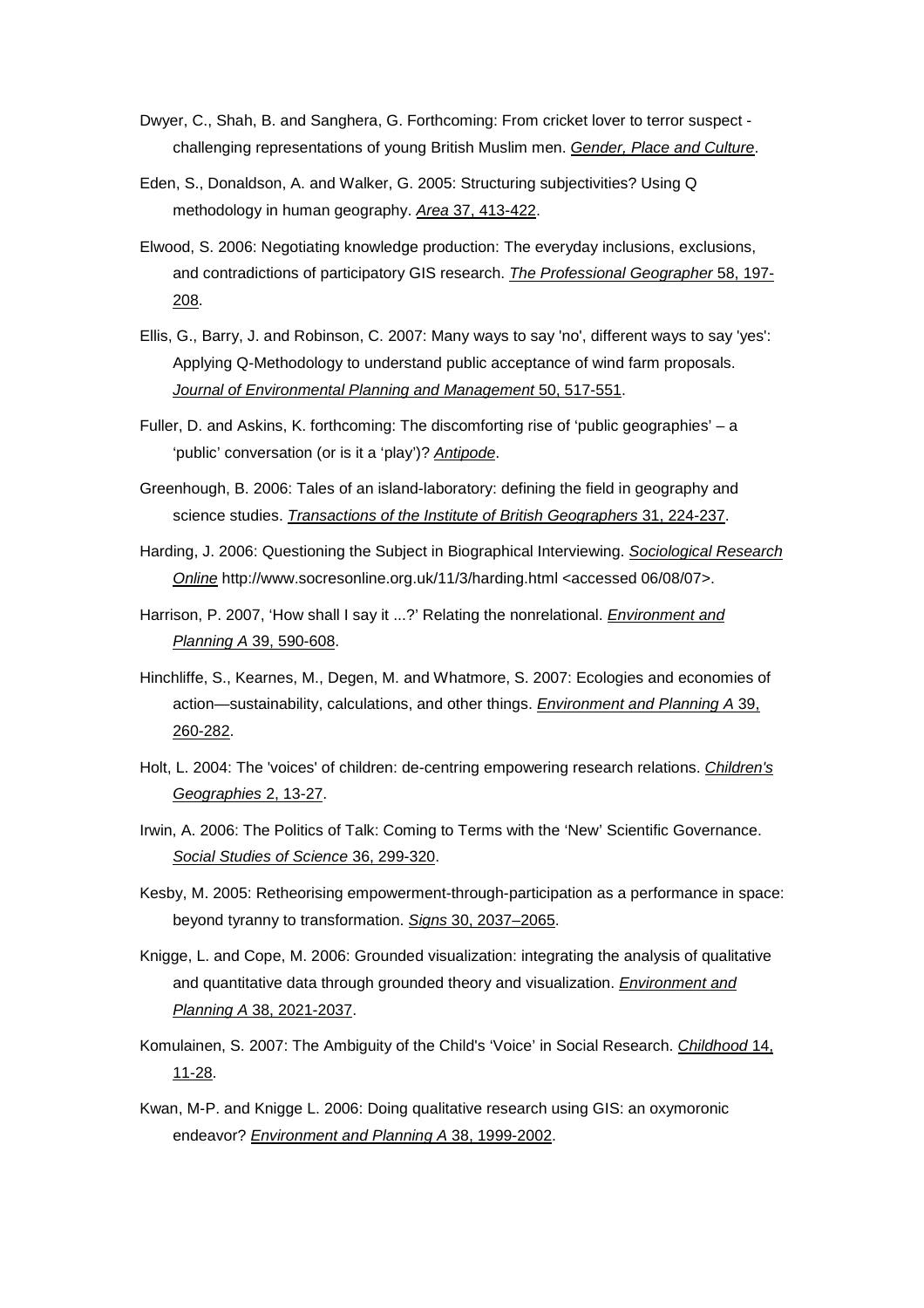- Latour, B. 2004: How to Talk About the Body? the Normative Dimension of Science Studies *Body Society* 10, 205–229.
- Lezaun, J. and Soneryd, L. 2007: Consulting citizens: technologies of elicitation and the mobility of publics. *Public Understanding of Science* 16, 279-297.
- Mitchell, K. 2006: Writing from Left Field. *Antipode* 38, 205–212.
- Mitchell, D. 2004: Radical scholarship: a polemic on making a difference outside the academy. In Fuller, D. and Kitchin, R., editors, *Radical Theory/Critical Praxis: Making a Difference Beyond the Academy*, Praxis (e)Press Critical Topographies Series, 21-31 http://www.praxis-epress.org/rtcp/fpages/pdf.
- Mohan, G. 2007: Participatory Development: From Epistemological Reversals to Active Citizenship. *Geography Compass* 1, 779–796.
- O'Sullivan, D. 2006: Geographical information science: critical GIS. *Progress in Human Geography* 30, 783-791.
- Oslender, U. 2007: The resurfacing of the public intellectual: towards the proliferation of public spaces of critical intervention. *ACME* 6, 98-123.
- Pain, R. and Francis, P. 2003: Reflections on participatory research. *Area* 35, 46-54.
- Pain, R. 2004: Social geography: participatory research. *Progress in Human Geography* 28, 652-663.
- Palladino, P. and Moreira, T. 2006: On Silence and the Constitution of the Political Community. *Theory and Event* 9, 1-18.
- Panelli, R. 2007: Time-space geometries of activism and the case of mis/placing gender in Australian agriculture. *Transactions of the Institute of British Geographers* 32, 46-65.
- Pavlovskaya, M. 2006: Theorizing with GIS: a tool for critical geographies? *Environment and Planning A* 38, 2003-2020.
- Pickerill, J. and Chatterton, P. 2006: Notes towards autonomous geographies: creation, resistance and self-management as survival tactics. *Progress in Human Geography* 30, 730-746.
- Rose, N. and Novas, C. 2005: Biological citizenship. In Ong, A. and Collier, S., editors, *Global Assemblages: Technology, Politics, and Ethics as Anthropological Problems*, Oxford: Blackwell Publishing, 439-463.
- Shah, B. 2006: Place, Space and History in the Research Process: Reflections from Slough. Paper presented at the Mobility, Ethnicity and Society Conference, Bristol University, 16- 17 March 2006, available from bindi.shah@ucl.ac.uk.
- Sieber, R. 2006: Public participation geographic information systems: A literature review and framework. *Annals of the Association of American Geographers* 96, 491–507.